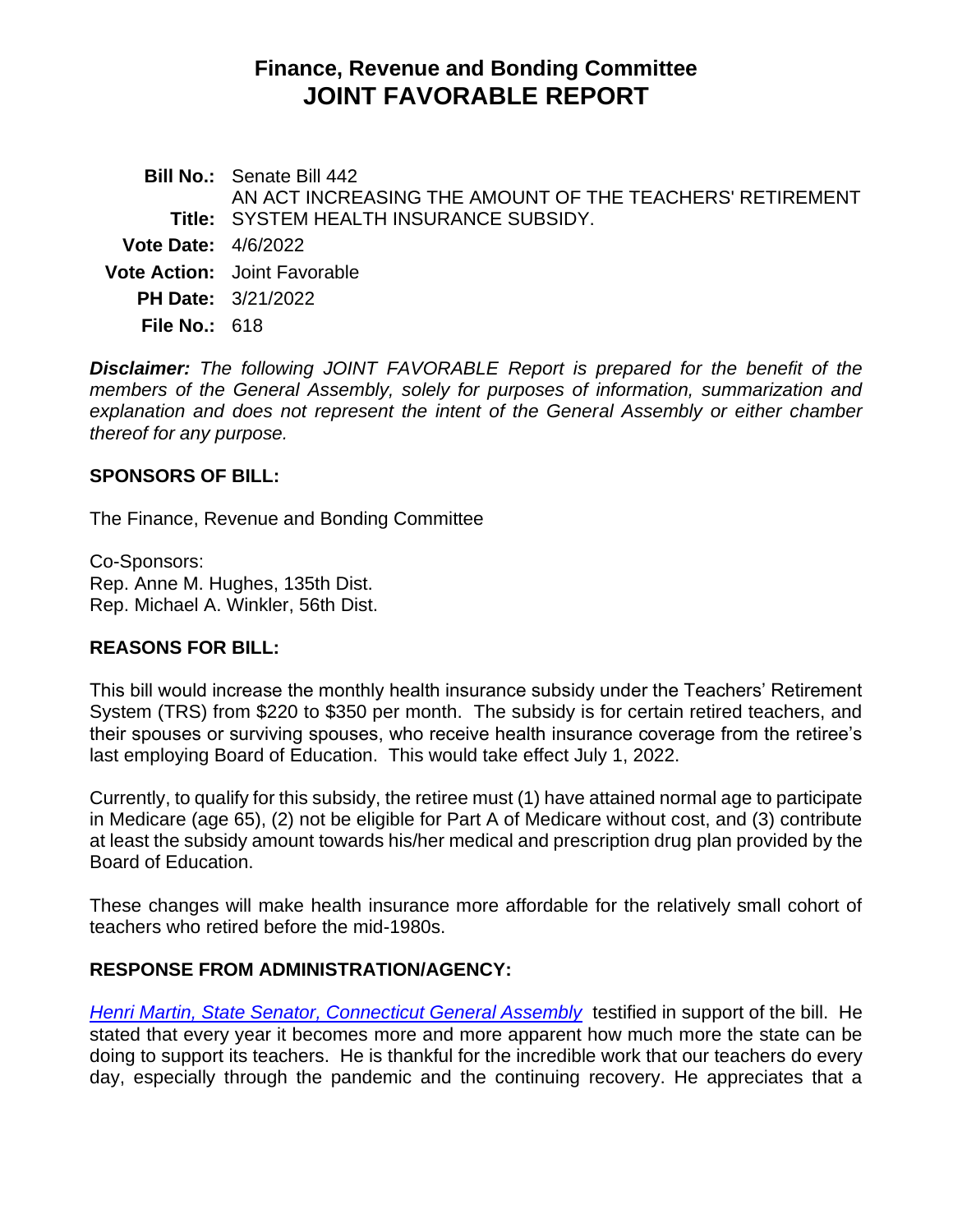constituent has brought the health insurance burdens Connecticut teachers face to his attention and has taken the time to investigate what the state is or is not doing to assist.

He testified that, currently, the state is spending \$15 million to implement a program which provides stipends to over 10,000 teachers toward their health insurance. The cost of this program is split between Teacher's Retirement System (TRS) and the General Fund. Currently there are just over 1,000 teachers who are not eligible for Medicare and instead receive the monthly \$220 subsidy. Another 9,200 teachers receive a subsidy of \$110 a month since they are Medicare eligible. At the very least, Senator Martin recommends increasing the monthly subsidy to \$300 for those 1000+ teachers who are not Medicare eligible, which would cost the state about \$1 million. The most recent time the subsidy amount was adjusted was 14 years ago in 2008. With the assistance of the Senate Republican Office research team and the Office of Fiscal Analysis, he knows that over these 14 years that health insurance premiums have risen roughly 50%. That is an incredible increase in costs without a penny increase in subsidy.

# **NATURE AND SOURCES OF SUPPORT:**

The people listed below provided written testimony in support of the bill. They requested that the language in this bill to be amended to increase support to all retired educators who depend upon the Connecticut Teachers' Retirement Board (TRB) for their health insurance benefits. These testifiers would like to extend the 1/3 State subsidy that is currently applied only to those retirees who are enrolled in the TRB Advantage insurance plan to retirees who choose the more extensive healthcare protections that are provided by the traditional Medicare Supplement plan. Specifically, they are asking that the proposed adjustment would be a 1/3 State subsidy based on the Supplement premium cost; not the Advantage plan premium cost. The proposed change would help level the field for all retirees enrolled in TRB medical insurance plans.

*[Walt Ciplinski, Retired Cromwell Public School Teacher, Spokesperson, Retired Teachers'](https://cga.ct.gov/2022/FINdata/Tmy/2022SB-00442-R000321-Ciplinski,%20Walt,%20Spokesperson,%20Retired%20Teachers%27%20Healthcare%20Advocates%20-%20Support-TMY.PDF)  [Healthcare Advocates](https://cga.ct.gov/2022/FINdata/Tmy/2022SB-00442-R000321-Ciplinski,%20Walt,%20Spokesperson,%20Retired%20Teachers%27%20Healthcare%20Advocates%20-%20Support-TMY.PDF)*

*[Jackie Fastaia, Retired Hebron and East Haddam Public Schools Teacher, Member,](https://cga.ct.gov/2022/FINdata/Tmy/2022SB-00442-R000321-Fastaia,%20Jackie,%20Member,%20Association%20of%20Retired%20Teachers%20Connecticut%20-%20Support-TMY.PDF)  [Association of Retired Teachers Connecticut](https://cga.ct.gov/2022/FINdata/Tmy/2022SB-00442-R000321-Fastaia,%20Jackie,%20Member,%20Association%20of%20Retired%20Teachers%20Connecticut%20-%20Support-TMY.PDF)*

*Rita McDougald-Campbell, [Retired Trumbull Public School Administrator, Member,](https://cga.ct.gov/2022/FINdata/Tmy/2022SB-00442-R000321-McDougald-Campbell,%20Rita,%20Member,%20Association%20of%20Retired%20Teachers%20Connecticut%20-%20Support-TMY.PDF)  [Association of Retired Teachers Connecticut](https://cga.ct.gov/2022/FINdata/Tmy/2022SB-00442-R000321-McDougald-Campbell,%20Rita,%20Member,%20Association%20of%20Retired%20Teachers%20Connecticut%20-%20Support-TMY.PDF)*

*Paula Schwartz, Retired Teacher and Administrator [in South Windsor, Burlington, Farmington,](https://cga.ct.gov/2022/FINdata/Tmy/2022SB-00442-R000321-Schwartz,%20Paula,%20Resident,%20Avon,%20Connecticut%20-%20Support-TMY.PDF)  [Harwinton, Hebron, Marlborough and Andover Public Schools](https://cga.ct.gov/2022/FINdata/Tmy/2022SB-00442-R000321-Schwartz,%20Paula,%20Resident,%20Avon,%20Connecticut%20-%20Support-TMY.PDF)*

*[Robyn Kaplan-Cho, Retirement Specialist, Connecticut Education Association \(CEA](https://cga.ct.gov/2022/FINdata/Tmy/2022SB-00442-R000321-Kaplan-Cho,%20Robyn,%20Retirement%20Specialist,%20Connecticut%20Education%20Association%20-%20Support-TMY.PDF)*) testified in support of the bill. "We respectfully request that you amend [the bill] to double the subsidy that is currently paid to all retired teachers and spouses who are not on Medicare and thus still on their previous school district's health insurance plan. These retirees pay the full group rate minus a \$110 per person per month subsidy paid from the Retired Teachers' Health Fund. The \$110 subsidy is statutory and has remained fixed at \$110 since 1996, while the cost of health insurance has consistently and significantly increased every year…. for approximately 1,000 retirees who do not qualify for Medicare, these exorbitant costs continue for life since they will not be able to move to Medicare at age 65, at which point the cost would be significantly less.